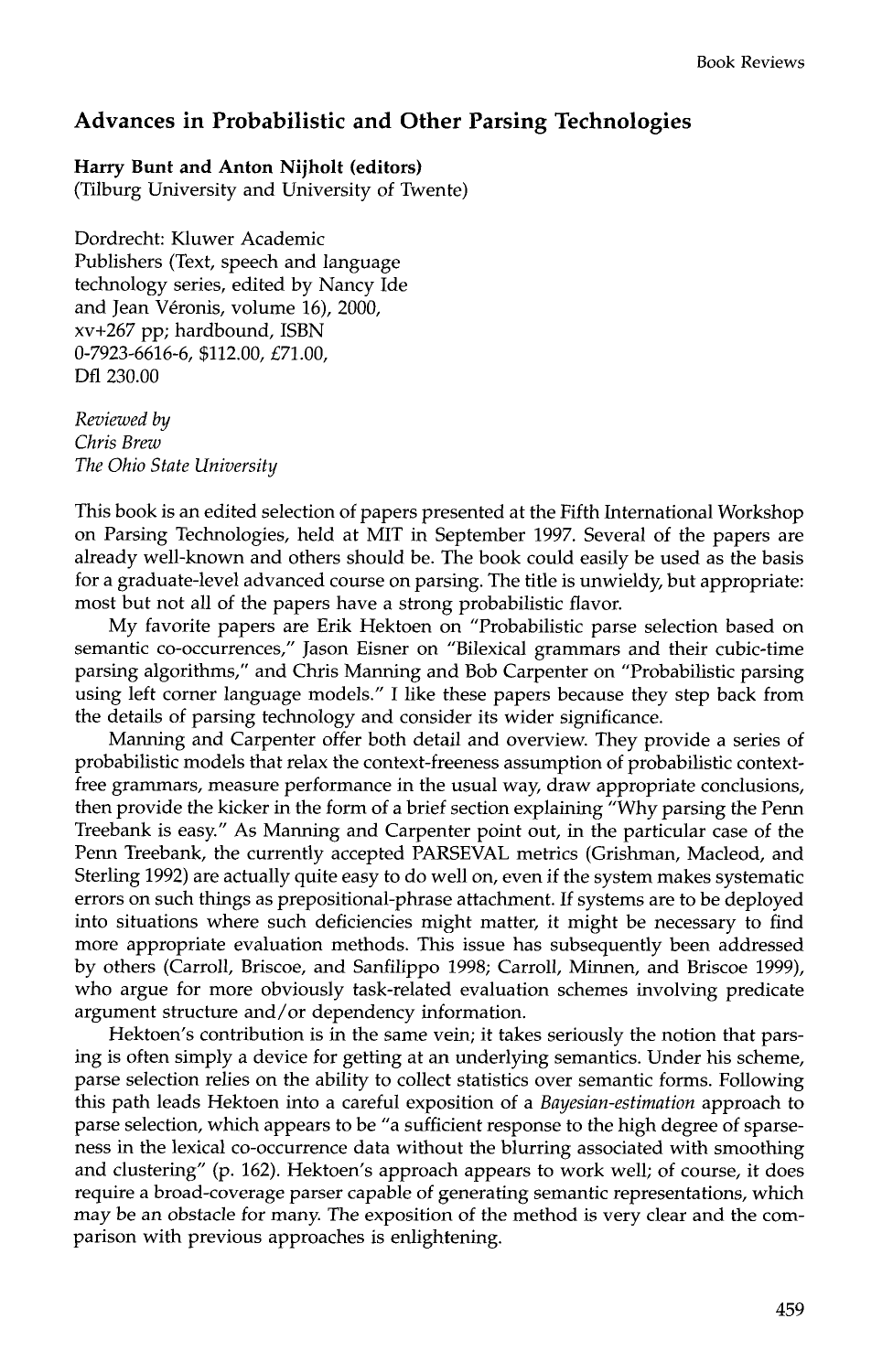Mark-Jan Nederhof's "Regular approximation of CFLs: A grammatical view" is similar to Eisner's contribution in that its focus is primarily mathematical. It describes an attractive approach to finite-state approximation of regular grammars. The essential idea is to characterize properties that make grammars non-regular, and to develop schemes for systematically removing such properties. This helps to keep the approximation process perspicuous. Experimental work with this approximation scheme is absent from the current article, but is reported elsewhere (Nederhof 2000).

In "Probabilistic GLR parsing," Kentaro Inui, Virach Sornlertlamvanich, Hozumi Tanaka, and Takenobu Tokunaga provide a careful analysis of the process of LR parsing. This leads to a probabilistic parsing scheme having the desirable property, not previously achieved for LR parsers, that the sum over all parses of the probability is unity. Once again experimental work is not present here but is reported elsewhere (Sornlertlamvanich, Inui, Tokunaga, Tanaku, and Takezawa 1999).

Eisner's paper does not report experiments either, but addresses a problem with profound practical significance. It analyses the computational properties of grammars in which potentially idiosyncratic word-to-word relationships play a key role. The framework used is general enough to capture the essence of many recent statistical parsers and clean enough to make it easy (and interesting) to compare one with another. I like Eisner's paper for the insight it provides into the options available to the lexically minded probabilistic modeler. This aspect is also present in "Encoding frequency information in lexicalized grammars," where John Carroll and David Weir, using lexicalized tree adjoining grammar (LTAG) as an example, analyze the problem of providing practically useful estimates of the large number of parameters that are potentially present in lexicalized grammars. Similarly, in "Towards a reduced commitment, D-theory style TAG parser," John Chen and K. Vijay-Shanker describe an approach to TAG parsing whose goal is to delay attachment decisions. This is a design sketch, not an implemented parser, but the design is well fleshed out, and looks worth testing.

Several articles do have extensive evaluation data. Joshua Goodman contributes "Probabilistic feature grammars," developing an implemented and efficient stochastic feature-based grammar formalism. The key idea, prefigured in, for example, Stolcke's (1994) doctoral dissertation, is to choose a feature formalism that does not impede dynamic programming implementations of the usual inside, outside, and Viterbi probability calculations. Goodman includes extensive quantitative evaluation, which is greatly to be welcomed. "A new parsing method using a global association table" by Juntae Yoon, Seonho Kim, and Mansuk Song, is a description and evaluation of a semi-deterministic parsing algorithm designed to exploit the fact that Korean is an SOV language with many surface cues to syntactic dependency. Extensive evaluation is provided. Bangalore Srinavas's "Performance evaluation of SuperTagging for partial parsing" exploits the author's SuperTagging idea (i.e., employing part-ofspeech-tagger technology to "almost parse," using the elementary trees of lexicalized tree adjoining grammar) for the now-standard task of partial parsing. Given the title, the plethora of interesting performance figures is to be expected. For example, connecting to the discussion of the Penn Treebank above, Bangalore reports that 35% of the sentences tested have no dependency-link errors, while 89.8% have three errors or less.

Two papers give evaluations that are based on the measurement of run-time behavior. In "Parsing by successive approximation," Helmut Schmid describes an efficient parsing technology that is nonetheless able to process grammars that make significant use of features. The efficiency of this algorithm is demonstrated by appeal to a range of empirical performance statistics. Udo Hahn, Norbert Bröker, and Peter Neuhaus